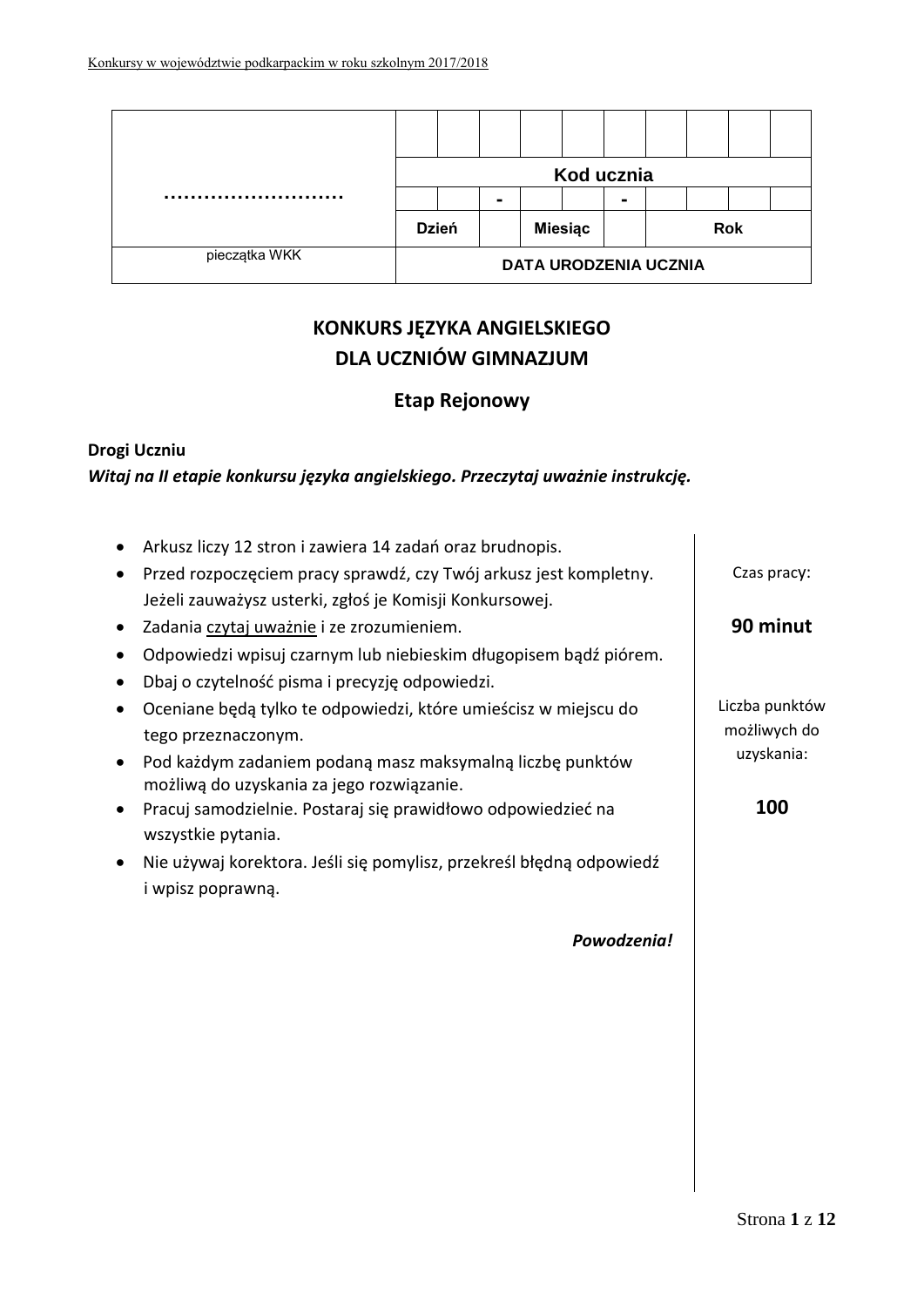#### **CZYTANIE**

**Zadanie 1. Przeczytaj poniższy tekst. Do każdej luki (1-7) dopasuj brakujący fragment tekstu (A-H). Wpisz odpowiednią literę obok numeru każdej luki. Jeden fragment tekstu został podany dodatkowo i nie pasuje do żadnej luki.**

#### **Healthy school dinners**

Ten years ago, chef Jamie Oliver started a campaign to make school dinners healthier. Now, though much of the country has jumped on the health and wellness food bandwagon, Oliver says: "I admit I haven't succeeded. In Britain, eating well and feeding your kid right and being aware about food is all considered very posh and middle class, but the reality is that in most of Europe some of the best food comes from the poorest communities." 1

When Rawmarsh School in London, inspired by Oliver, introduced healthier lunches it led to a bizarre sight: mums passing fast food, bought at the local chip shops, to their kids through the school's fence. One of them said: "The reason we do this is because our kids are being served up disgusting, overpriced rubbish by the school and are not allowed out at lunchtimes to buy something they can enjoy." 2

John Lambert, the school's head teacher, said: "I'm stunned. What these women are doing is unbelievable. They are encouraging children whose parents give them money for a healthy, nutritious meal to spend it elsewhere." He pointed out that students with lunch boxes are allowed to bring whatever food they like on to school premises. 3

Lambert says he didn't expect to be popular when he changed the rules. "When you've been able to get out of school at break time, what adolescent isn't going to complain when it stops?" he says. Healthy food was part of the thinking behind the lock-in, after two years of discussion and research. 4

Except, of course, that going out is still going on. Chubby's suddenly fills at 12.45 with a posse of teenage girls who, as one of them demurely explains, "found ourselves on the school wall and sort-of fell off on the outside side". "It's not just girls who keep off fatty stuff," says the shop's owner. 5

There may be room for compromise according to the shop owner. "Last month there was a suggestion from within the school about running a take-in service of pre-booked dinner orders for students who want them. I'm very much up for that." 6

As for Oliver, he has now embarked on a new project to rid children's diets of excess sugar, as he argues its effect on public health today is "extraordinary". "It's ten years on from School Dinners but it's absolutely part of the same thinking about love, care, abuse and what we eat," he said. "Sugar is such an innocent molecule, and yet its power and how it's affecting public health is extraordinary." 7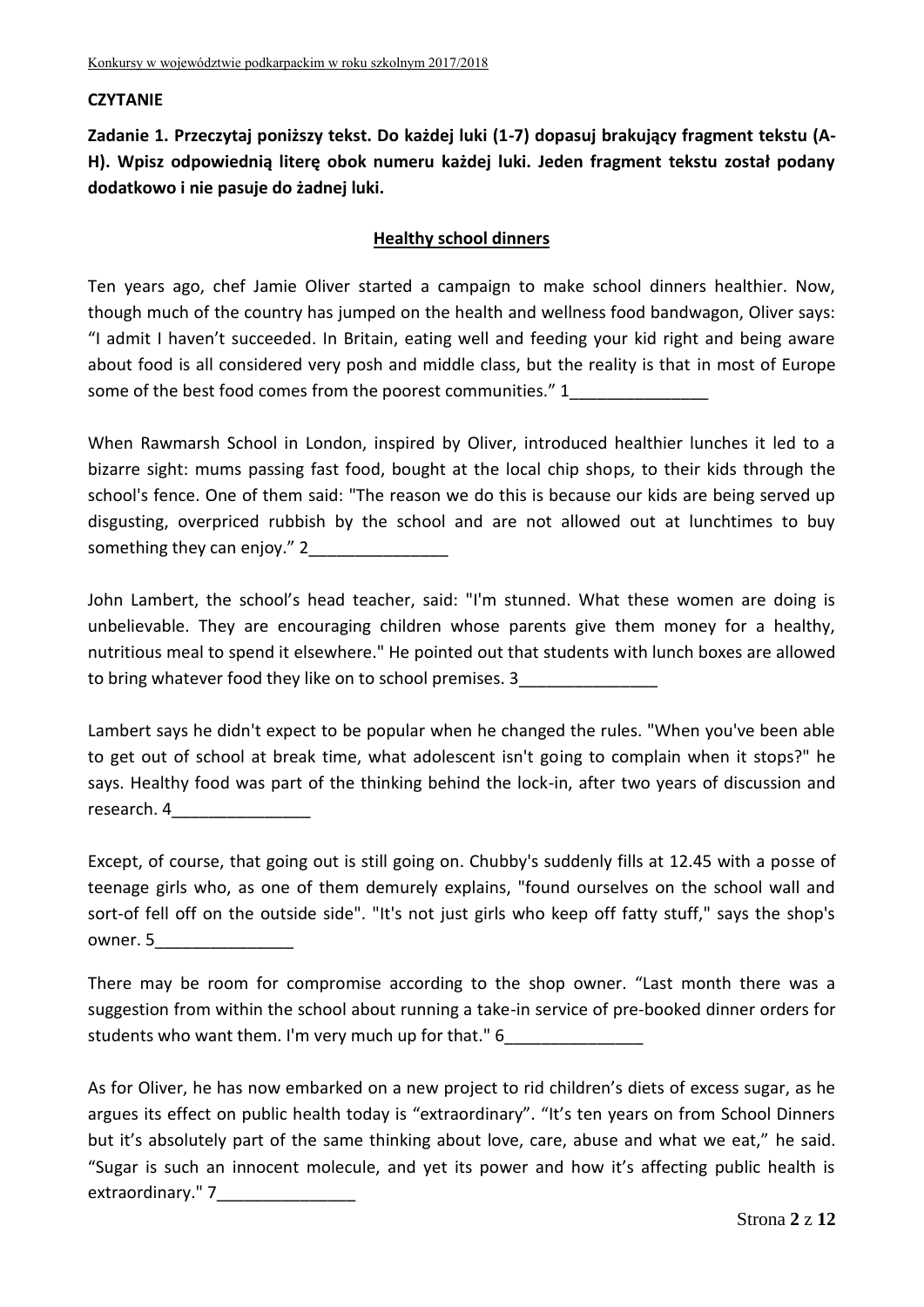eating. You'd be surprised how much salad I the working-class communities suffering more. sell them."

**B.** They were labelled "sinner ladies", but they were determined to provide their children the food they wanted rather than the "rabbit food" that the school was insisting on feeding to them.

**C.** "We don't police the contents, but we try to encourage and persuade them to choose healthy options." says Lambert. Oliver suggests that a good lunch with fruit, veg, dairy and bread can be prepared at home for under £1.20.

allowed any sweetened drinks at all, with their mother "much stricter" than Oliver himself. He will soon explore the problem in litter and pupil behaviour. a Channel 4 documentary.

**A.** "Loads of boys at the school are very keen **E.** According to Oliver, this attitude to healthy on sports and they're really into healthy eating as the preserve of the wealthy leaves

> **F.** Schools have been told to serve healthier menus including at least two servings of fruit and vegetables per day. "There is no doubt that eating well helps concentration in the classroom," says Lambert.

> **G.** "It's true," says Lambert, "but there are conditions and one we haven't solved is a commitment from the shops not to serve students who go in at break when they are supposed to be on site." No more falling off the wall the wrong way, then.

**D.** He said that his own children were not says - worries about pupils darting across the **H.** But road safety was the initial trigger, he busy road to Chubby's sandwich bar and the local chip shop, along with complaints about



## **ZNAJOMOŚĆ SŁOWNICTWA I ZWROTÓW**

**Zadanie 2. Podkreśl tę opcję, która najlepiej pasuje do kontekstu zdania. Za każdą poprawną odpowiedź otrzymasz 0,5 punktu.**

| 1. |           | Sue would like to get in  with her friends from university.            |             |              |
|----|-----------|------------------------------------------------------------------------|-------------|--------------|
| a) | connect   | b) meet                                                                | c) keep     | d) touch     |
| 2. |           | Heavy storm  the train for several hours.                              |             |              |
| a) | cancelled | b) delayed                                                             | c) hindered | d) postponed |
| 3. |           | The Jacksons arrived  Chicago a few hours late.                        |             |              |
| a) | in        | b) to                                                                  | c) for      | d) at        |
| 4. |           | The wind was so strong that we found it really difficult to  our tent. |             |              |
| a) | put up    | b) build                                                               | c) raise    | d) make up   |
| 5. |           | On , men earn more for their work than women.                          |             |              |
| a) | general   | b) whole                                                               | c) average  | d) a rule    |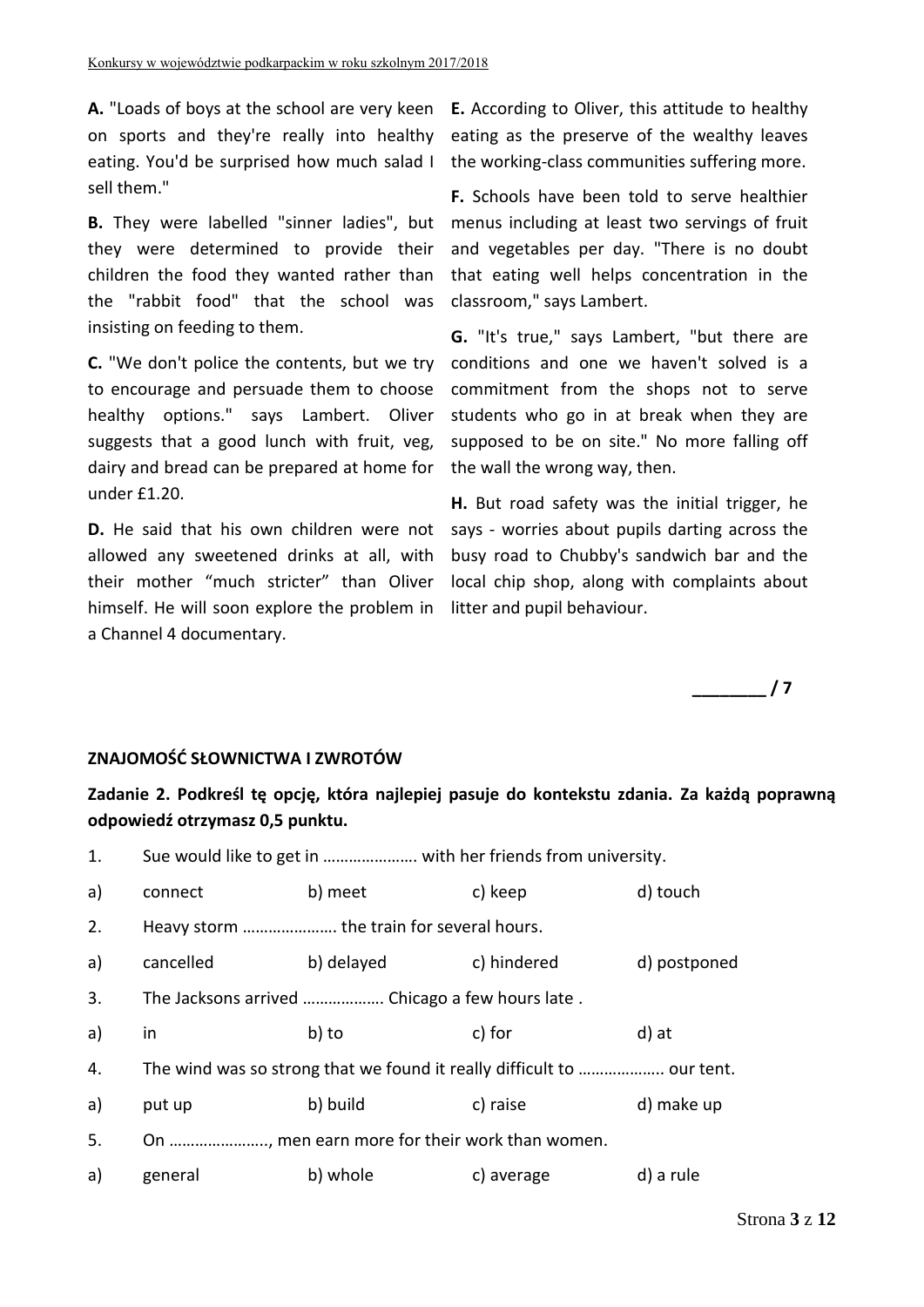| 6.  | I'm trying to save for my holidays so I'm putting  some money each week.                                                 |                                                              |             |             |  |
|-----|--------------------------------------------------------------------------------------------------------------------------|--------------------------------------------------------------|-------------|-------------|--|
| a)  | behind                                                                                                                   | b) aside                                                     | c) in       | d) up       |  |
| 7.  | Irene has got a severe toothache and half of her face is badly                                                           |                                                              |             |             |  |
| a)  | injured                                                                                                                  | b) exploded                                                  | c) rounded  | d) swollen  |  |
| 8.  | On the last day of our holidays we are planning to  a car and visit some historical<br>attractions in the nearby cities. |                                                              |             |             |  |
| a)  | employ                                                                                                                   | b) hire                                                      | c) lend     | d) charge   |  |
| 9.  |                                                                                                                          | Is Mark married or ? I don't like to ask him.                |             |             |  |
| a)  | single                                                                                                                   | b) bachelor                                                  | c) spinster | d) alone    |  |
| 10. |                                                                                                                          | After fifteen years in prison, Adam was found  and set free. |             |             |  |
| a)  | innocent                                                                                                                 | b) pardoned                                                  | c) released | d) forgiven |  |

**Zadanie 3. Przeczytaj tekst i uzupełnij go, wpisując w każdą lukę (1-6) jeden wyraz z ramki w odpowiedniej formie. Wymagana jest pełna poprawność gramatyczna i ortograficzna wpisywanych wyrazów. Jeden wyraz został podany dodatkowo i nie pasuje do żadnej luki. Za każdą poprawną odpowiedź otrzymasz 1 punkt.**

| unfortunate | worry | digit | anger | have | bad |
|-------------|-------|-------|-------|------|-----|
|             |       |       |       |      |     |

Dear Lynn,

I miss you so much! At the moment I'm in trouble and I need your advice. Last week I took my sister's **1) …………………………………………** camera without asking her and I lost it. I haven't told her what happened yet but she's going to find out. It's the **2) ……………………………………** thing that could happen right now. You see, she's going to Italy next week and she's going to need it. What am I going to do? If I tell her, she'll get very **3) …………………………………** - and you know how Shirley is when she's upset. She'll never let me touch or borrow any of her things again. If I **4).……………………………** money, I would buy her a new one but, **5)………………………………………..** I don't.

Oh, Lynn, can you see why I'm so worried? What would you do if you were me?

Yours,

Christine

**\_\_\_\_\_\_\_\_\_ / 5**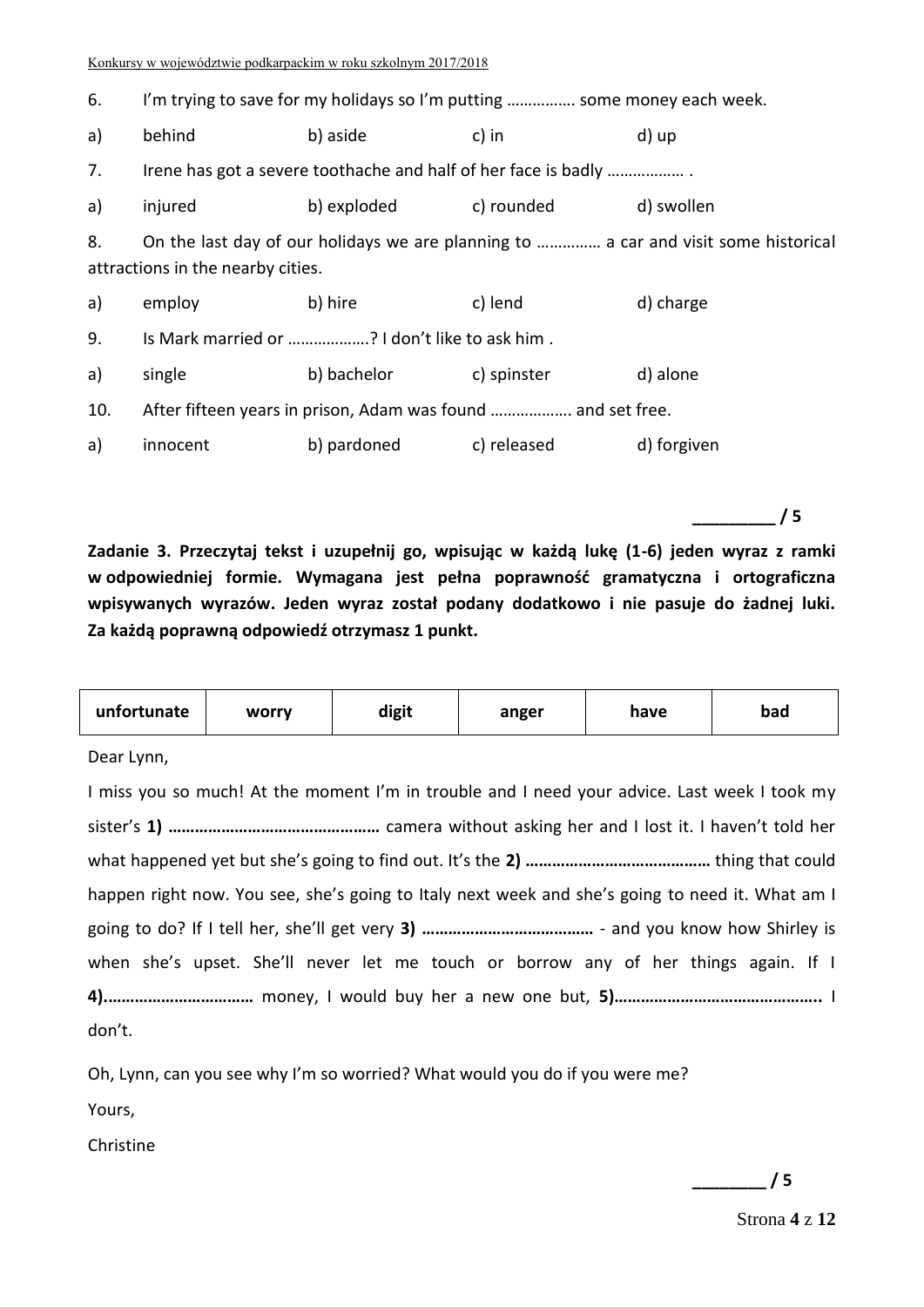## **Zadanie 4. W każdym z poniższych zdań podkreśl właściwą opcję. Za każdą poprawną odpowiedź otrzymasz 1 punkt.**

- 1. I used to go out with Peter but we split **off / up** about a year ago.
- 2. How many **lumps / puffs** of sugar would you like in your coffee?
- 3. There is an **essential / urgent** message for you.
- 4. There was snow everywhere. Roads were closed due to severe **blizzards / drizzle**.
- 5. Can you give me the **prescription / recipe** for this pie? It's delicious.
- 6. The train was very crowded because there were only four **cars / waggons**?
- 7. I don't think that yellow shirt **fits / goes** with your purple skirt.
- 8. I'd like to explain that it wasn't my **intention / purpose** to hurt you.

**\_\_\_\_\_\_\_ / 8**

**Zadanie 5. Uzupełnij każde z poniższych zdań słowem, które pasuje do kontekstu. Wymagana jest całkowita poprawność ortograficzna wpisywanych słów. Liczba kresek odpowiada liczbie liter w brakującym wyrazie. Za każdą poprawną odpowiedź otrzymasz 1 punkt.**

- 1. The money you pay for a ticket on public transport is the **\_\_ a \_\_ \_\_** .
- 2. You are not permitted to use a **\_\_ \_\_ c \_\_ \_\_ \_\_ n \_\_ \_\_ \_\_** in the English exam.
- 3. When she left school, Dolores decided to **b** e a nurse instead of a dentist .
- 4. The students have to **\_\_ b \_\_ \_\_** many strict rules of behaviour in their school.
- 5. I want to lose some weight so I'm going to do physical **e e e** every day.
- 6. "How many **\_\_ i \_\_ \_\_ \_\_ \_\_ \_\_ \_\_** have you got?" "Just one brother."
- 7. The local stadium isn't large enough for so many  $s_1 = 1 1 1 1 = 1$ .
- 8. The two men were arrested before they could **\_\_ o \_\_ \_\_ \_\_ \_\_** any more crimes.
- 9. My wife's uncle died last month. I think she might \_\_ \_ h \_\_ \_ \_ \_ \_ \_ a fortune from him.
- 10. We've been kept **w** all night by the noise.

**\_\_\_\_\_\_\_ / 10**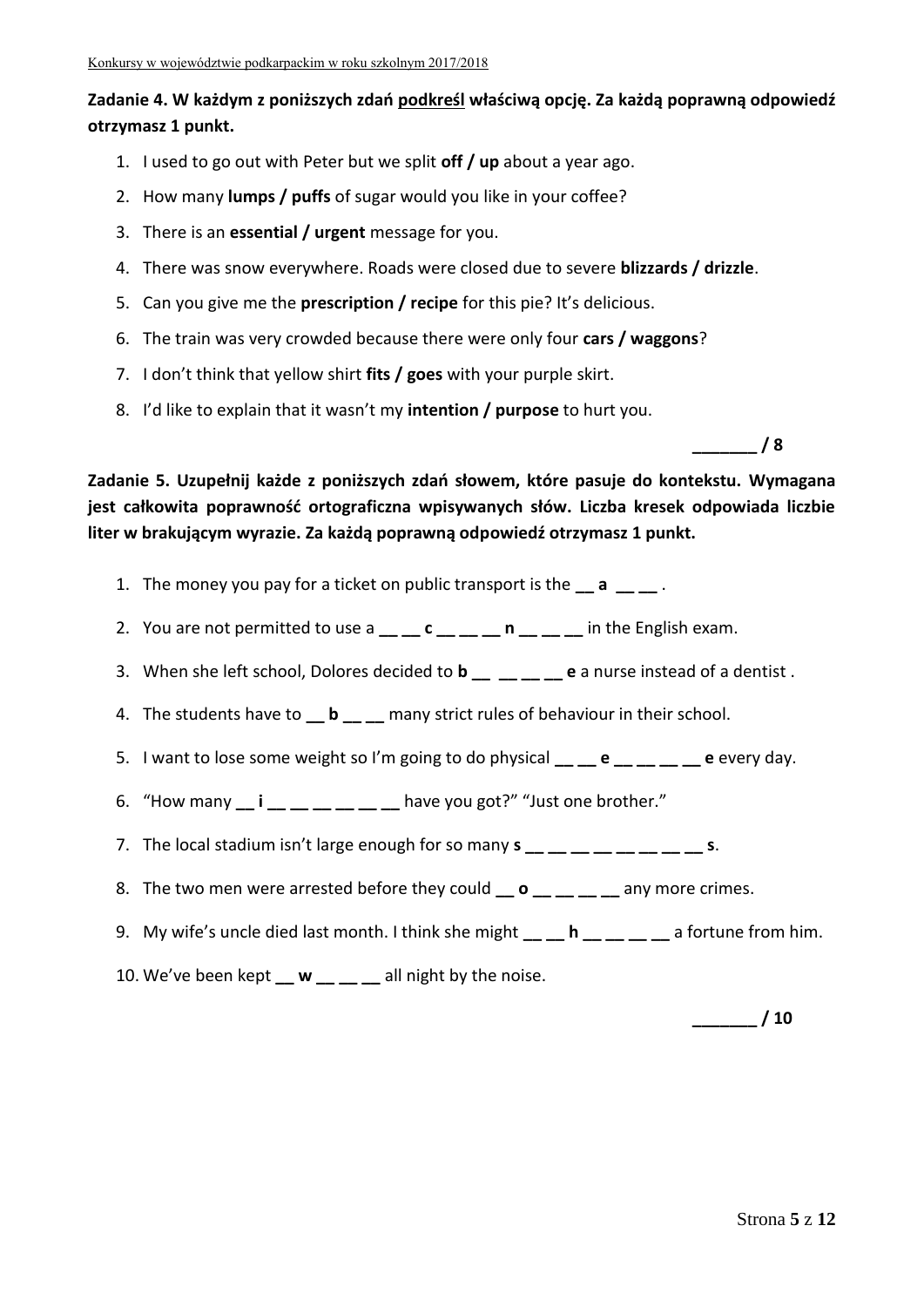**Zadanie 6. Uzupełnij luki odpowiednią formą wyrazu utworzonego od słowa podanego na końcu każdego zdania. Wymagana jest całkowita poprawność ortograficzna wpisywanych odpowiedzi. Liczba kresek odpowiada liczbie liter w brakującym słowie. Za każdą poprawną odpowiedź otrzymasz 1 punkt.**

|                                 | 1. My husband's plan to save some money sounds really $\mu_{\text{max}} = \mu_{\text{max}} = \mu_{\text{max}}$ . SENSE                                                                                                                                                                                                                                                                                                                                                                                                                                   |    |
|---------------------------------|----------------------------------------------------------------------------------------------------------------------------------------------------------------------------------------------------------------------------------------------------------------------------------------------------------------------------------------------------------------------------------------------------------------------------------------------------------------------------------------------------------------------------------------------------------|----|
| he lived in. NEIGHBOUR          |                                                                                                                                                                                                                                                                                                                                                                                                                                                                                                                                                          |    |
|                                 | 3. If I were you, I'd make an $\underline{\hspace{1cm}}\underline{\hspace{1cm}}\underline{\hspace{1cm}}\underline{\hspace{1cm}}\underline{\hspace{1cm}}\underline{\hspace{1cm}}\underline{\hspace{1cm}}\underline{\hspace{1cm}}\underline{\hspace{1cm}}\underline{\hspace{1cm}}\underline{\hspace{1cm}}\underline{\hspace{1cm}}\underline{\hspace{1cm}}\underline{\hspace{1cm}}\underline{\hspace{1cm}}\underline{\hspace{1cm}}\underline{\hspace{1cm}}\underline{\hspace{1cm}}\underline{\hspace{1cm}}\underline{\hspace{1cm}}\underline{\hspace{1cm}}$ |    |
| any climbing experience. REASON | 4. It was very $\frac{1}{1}$ = $\frac{1}{1}$ = $\frac{1}{1}$ = $\frac{1}{1}$ = $\frac{1}{1}$ = $\frac{1}{1}$ = $\frac{1}{1}$ of you to try to climb the mountain without                                                                                                                                                                                                                                                                                                                                                                                 |    |
|                                 |                                                                                                                                                                                                                                                                                                                                                                                                                                                                                                                                                          |    |
|                                 | 6. My father doesn't have much $\_\_\_\_\_\_\_\_\_\_\_\_\_\_\_\_\_\_\_ \_\_ \_ \_$ of politics. KNOW                                                                                                                                                                                                                                                                                                                                                                                                                                                     |    |
|                                 | 7. The only $\frac{1}{1}$ $\frac{1}{1}$ $\frac{1}{1}$ $\frac{1}{1}$ $\frac{1}{1}$ $\frac{1}{1}$ $\frac{1}{1}$ can find is to take a loan from a bank. SOLVE                                                                                                                                                                                                                                                                                                                                                                                              |    |
|                                 | 8. From early __ __ __ __ __ __ __ __ Emma had always wanted a pet snake. CHILD                                                                                                                                                                                                                                                                                                                                                                                                                                                                          |    |
|                                 | 9. At her last trial, nobody believed in Jane's $\underline{\hspace{1cm}}$ __ __ __ __ __ __ __ __ . INNOCENT                                                                                                                                                                                                                                                                                                                                                                                                                                            |    |
|                                 | 10. Martha has long hair with a $\_\_$ $\_\_$ $\_\_$ $\_\_$ $\_\_$ in the middle. PART                                                                                                                                                                                                                                                                                                                                                                                                                                                                   |    |
|                                 |                                                                                                                                                                                                                                                                                                                                                                                                                                                                                                                                                          | 10 |

#### **ZNAJOMOŚĆ KONSTRUKCJI GRAMATYCZNYCH**

**Zadanie 7. Uzupełnij drugie zdanie tak, aby znaczyło to samo, co pierwsze, wykorzystując podany wyraz. Użyj od dwóch do pięciu wyrazów. Nie zmieniaj formy podanego wyrazu. Wymagana jest całkowita poprawność ortograficzna wpisywanych wyrazów. Formy skrócone traktujemy jak jeden wyraz. Za każdą poprawną odpowiedź otrzymasz 1 punkt.**

1. If you don't like this meal, we can order a pizza.

#### **UNLESS**

We can order a pizza ………………………………………………………………………………………. this meal.

2. 'You must give me the keys!' our mum said.

## **TO**

Our mum said we ……………………………………………………………………………….. her the keys.

3. I moved here two months ago.

## **LIVING**

I ……………………………………………………………………………………………………………… two months.

4. It wasn't necessary for her to go to the supermarket on Sunday but she did.

## **GONE**

She ……………………………………………………………………………………….. the supermarket on Sunday.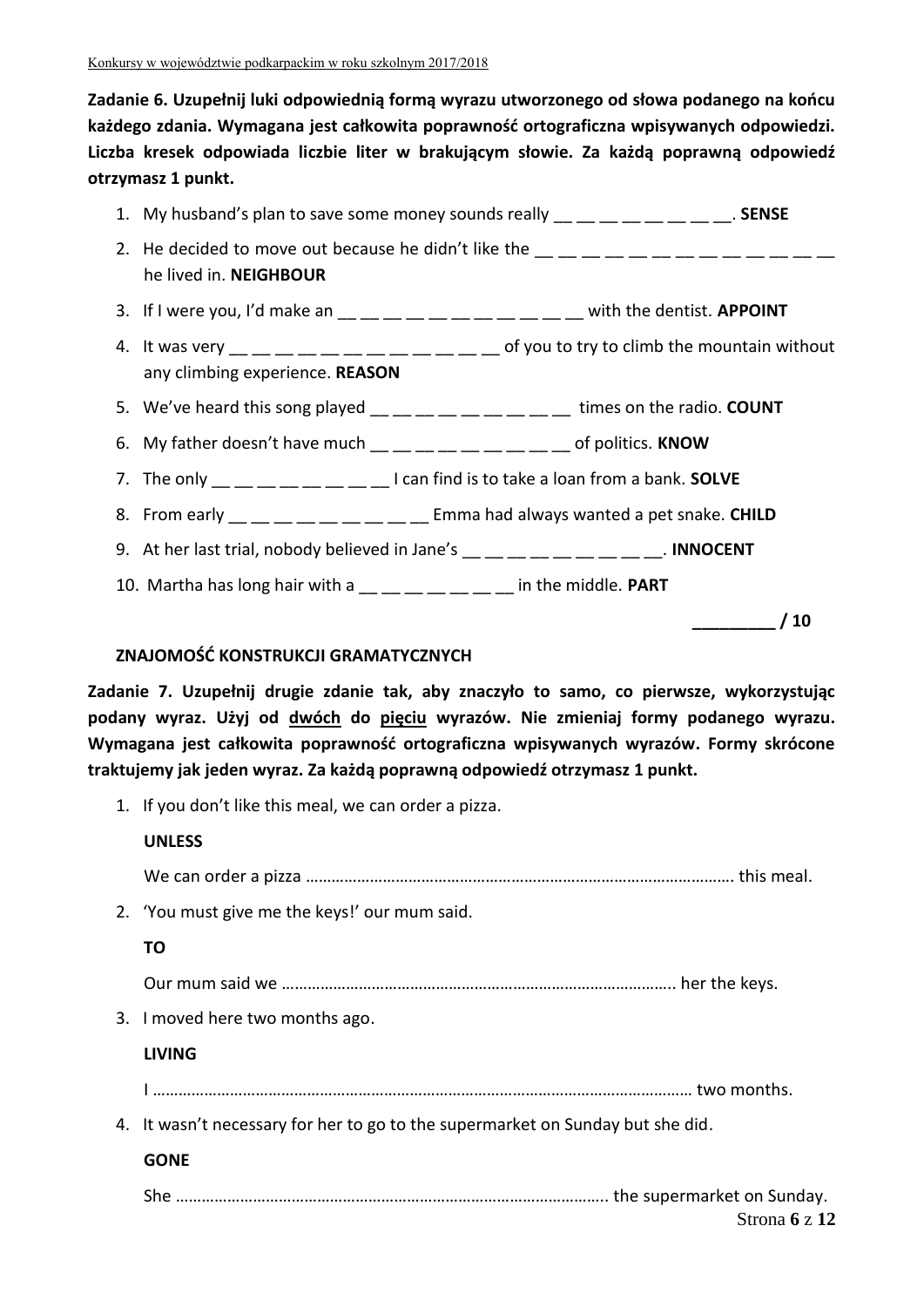|    | 5. My father is proud of my musical abilities.                                                                                                                                                  |         |
|----|-------------------------------------------------------------------------------------------------------------------------------------------------------------------------------------------------|---------|
|    | <b>PRIDE</b>                                                                                                                                                                                    |         |
|    |                                                                                                                                                                                                 |         |
|    | 6. I need to get him to repair my car next Monday.                                                                                                                                              |         |
|    | <b>HAVE</b>                                                                                                                                                                                     |         |
|    |                                                                                                                                                                                                 |         |
| 7. | It's possible that Ben didn't receive my invitation.                                                                                                                                            |         |
|    | <b>MIGHT</b>                                                                                                                                                                                    |         |
|    |                                                                                                                                                                                                 |         |
|    | 8. The price of the hotel includes meals.                                                                                                                                                       |         |
|    | <b>ARE</b>                                                                                                                                                                                      |         |
|    |                                                                                                                                                                                                 |         |
|    | 9. My hair really needs to be cut.                                                                                                                                                              |         |
|    | <b>HAD</b>                                                                                                                                                                                      |         |
|    |                                                                                                                                                                                                 |         |
|    | 10. It was nearly 11 p.m. before the performance ended.                                                                                                                                         |         |
|    | <b>TIME</b>                                                                                                                                                                                     |         |
|    |                                                                                                                                                                                                 |         |
|    |                                                                                                                                                                                                 | $\_/10$ |
|    | Zadanie 8. Przetłumacz fragmenty podane w nawiasach na język angielski. Wymagana jest<br>całkowita poprawność ortograficzna wpisywanych słów. Za każdą poprawną odpowiedź<br>otrzymasz 1 punkt. |         |
|    |                                                                                                                                                                                                 |         |
|    | (nie mogę się skupić na) my homework.                                                                                                                                                           |         |
|    |                                                                                                                                                                                                 |         |
|    | (przemycić skradzioną) jewellery out of the country.                                                                                                                                            |         |
|    |                                                                                                                                                                                                 |         |
|    | fly.                                                                                                                                                                                            |         |
|    |                                                                                                                                                                                                 |         |

5. In India ………………………………………………………………….. **(herbatę pije się)** with milk and spices.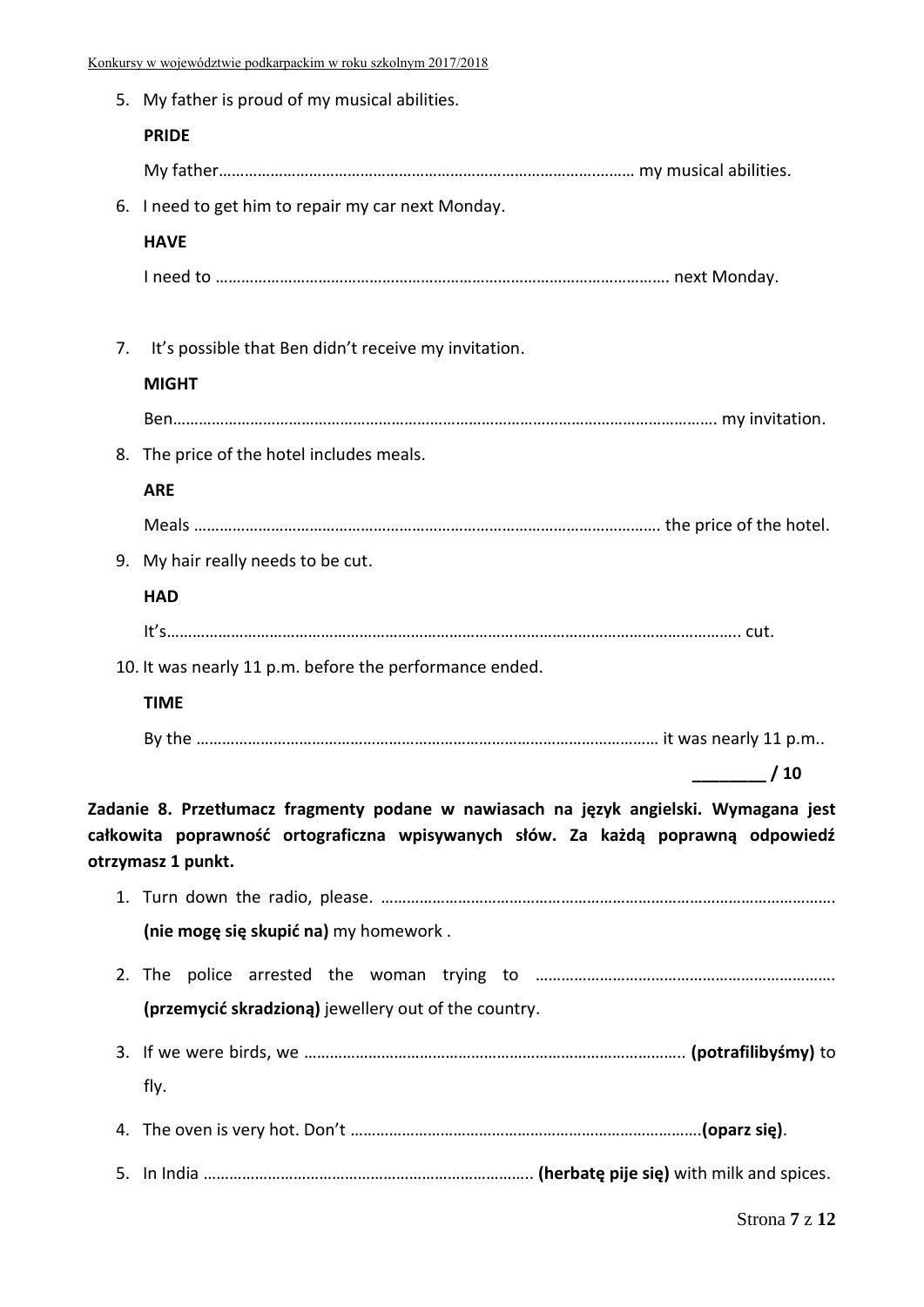6. They asked me …………………………………………………………………. **(czy przyjdę)** to the party. 7. When ……………………………………………………………… **(nauczyłeś się gotować)?**. 8. Susan and Mark decided …………………………………..………………………………….. **(podróżować samolotem)**. 9. The article ……………………………………………………………….. **(który czytam)** is extremely interesting. 10. She wanted to buy another drink, but she **………………………………………………………………… (już wydała)** all her money. **\_\_\_\_\_\_\_\_ / 10**

**Zadanie 9. Uzupełnij poniższe zdania odpowiednimi formami wyrazów podanych w nawiasach. Nie zmieniaj kolejności wyrazów i dodaj wszystkie niezbędne elementy, aby otrzymać zdania logiczne i gramatycznie poprawne. Wymagana jest całkowita poprawność ortograficzna! Za każdą poprawną odpowiedź otrzymasz 1 punkt.** 

| in the exam?                     |
|----------------------------------|
| (use/drive) on the left.         |
| cream.                           |
| (not/you/stay) in bed?           |
| (already/take) by somebody else. |
|                                  |
| morning.                         |
| called.                          |
|                                  |
| football match began.            |

**\_\_\_\_\_\_\_\_ / 10**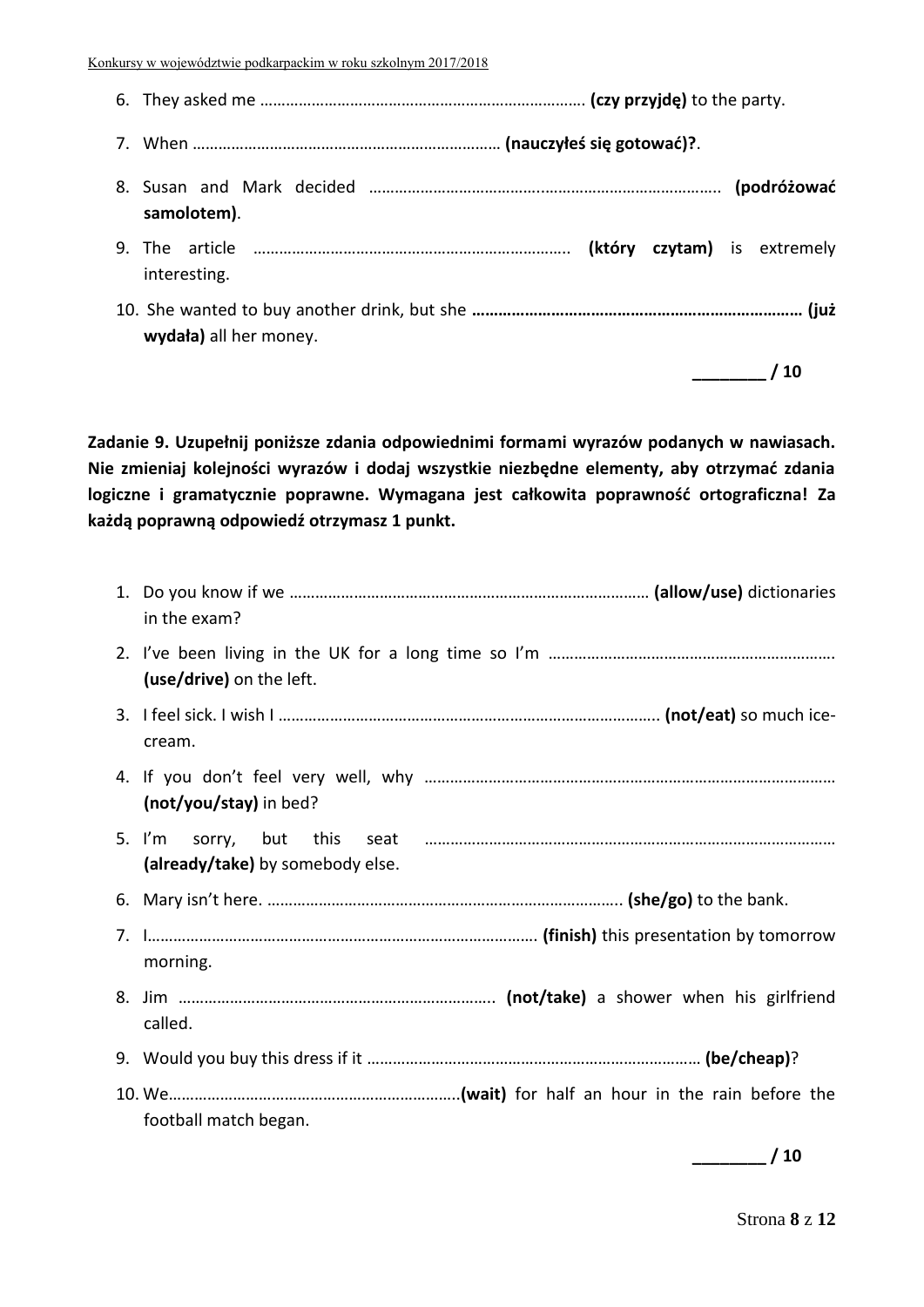## **Zadanie 10. Podkreśl prawidłową odpowiedź w podanych poniżej zdaniach. Za każdą poprawną odpowiedź otrzymasz 1 punkt.**

- 1. How long did it take to put **down/off/out** the fire?
- 2. Oh, this is my favourite song! Could you turn it **up/off/out**, please?
- 3. I hope I can trust you! Don't let me **out/down/off**!
- 4. If you want to get more exercise, take **off/down/up** a sport.
- 5. Yesterday I ran **down/up/into** my old friend in the city centre.

**\_\_\_\_\_\_\_\_ / 5**

**Zadanie 11. Podkreśl tę opcję, która najlepiej pasuje do kontekstu zdania. Za każdą poprawną odpowiedź otrzymasz 0,5 punktu.**

|    | 1. My car ! Call the police now!     |                                                                                    |                                                        |               |
|----|--------------------------------------|------------------------------------------------------------------------------------|--------------------------------------------------------|---------------|
|    | a) stole                             |                                                                                    | b) was being stolen c) was stealing d) has been stolen |               |
|    |                                      | 2.  the exercise for over an hour and he still hasn't finished it!                 |                                                        |               |
|    | a) He's done                         |                                                                                    | b) He's been doing c) He'd done d) He'd been doing     |               |
|    | 3. I wonder if you know where        |                                                                                    |                                                        |               |
|    |                                      | a) the taxi rank is? b) is the taxi rank c) is the taxi rank? d) the taxi rank is. |                                                        |               |
|    |                                      | 4. It's quite late and I'm exhausted. I'd rather  you tonight.                     |                                                        |               |
| a) |                                      | not meet b) don't meet c) not to meet d) not meeting                               |                                                        |               |
|    | 5. Would it be OK if I  a bit later? |                                                                                    |                                                        |               |
|    | a) will come b) come                 |                                                                                    | c) came                                                | d) would come |
|    | 6. Don't lie to me, ?                |                                                                                    |                                                        |               |
|    | a) will you<br>b) are you            |                                                                                    | c) do you d) can you                                   |               |
|    |                                      | 7. Not  people come to this restaurant as the food is terrible.                    |                                                        |               |
|    | a) a lot                             | b) many                                                                            | c) lots                                                | d) much       |
|    |                                      | 8. No sooner had the concert begun  it started raining heavily.                    |                                                        |               |
|    | a) than                              | b) and                                                                             | c) that                                                | d) when       |
|    | 9. I'd rather you  leave tomorrow.   |                                                                                    |                                                        |               |
|    | a) didn't have to                    | b) hadn't had to c) won't have to d) doesn't have to                               |                                                        |               |
|    |                                      | 10. The plane  land at 4.00 but it was delayed due to bad weather.                 |                                                        |               |
|    |                                      | a) supposed to b) is supposed to c) didn't supposed to d) was supposed to          |                                                        |               |
|    |                                      |                                                                                    |                                                        | /5            |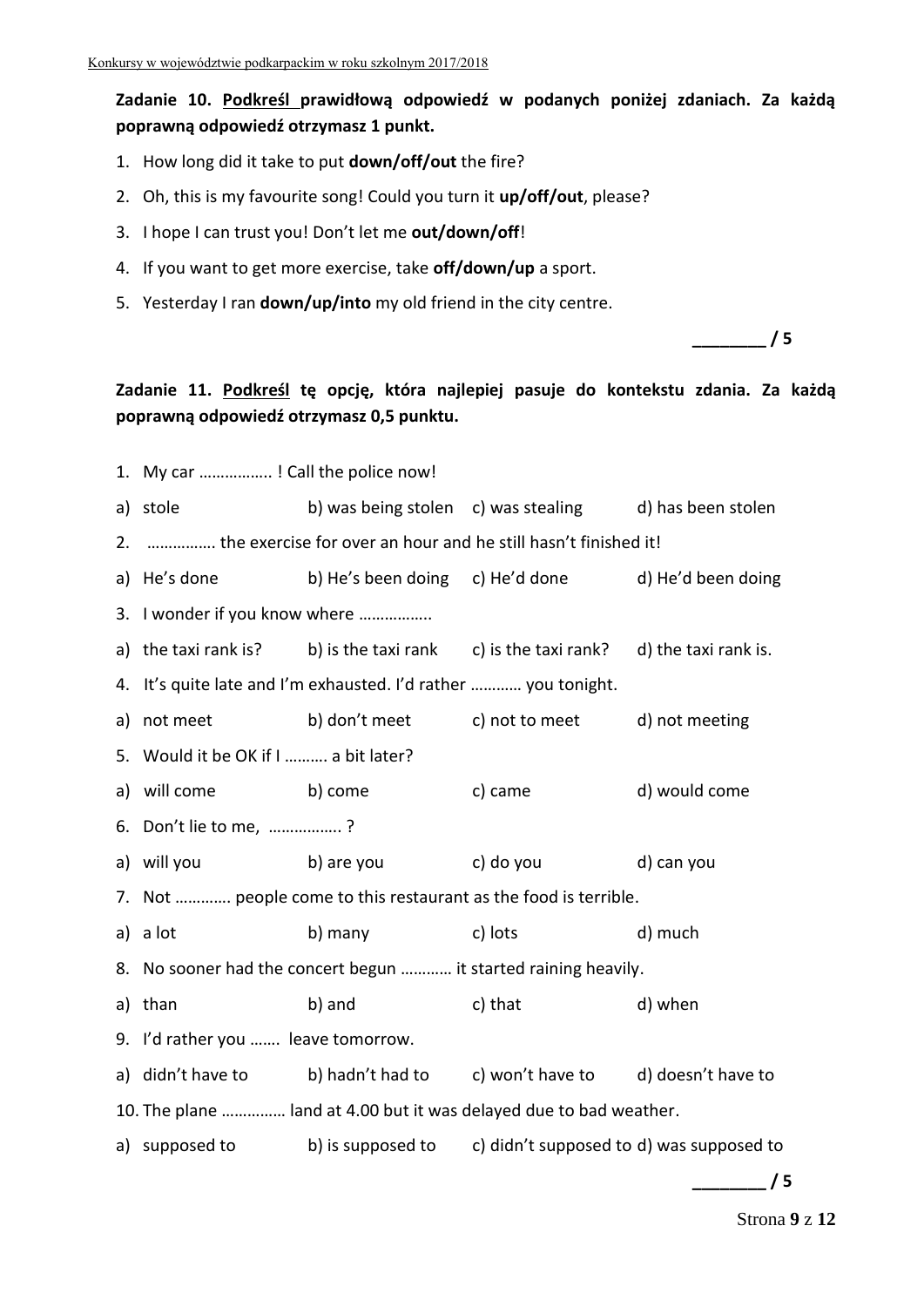## **WIEDZA NA TEMAT KRAJÓW ANGLOJĘZYCZNYCH**

**Zadanie 12. Udziel krótkich (jedno lub dwa słowa, rok) odpowiedzi na podane poniżej pytania. Za każdą poprawną odpowiedź otrzymasz 1 punkt.**

| 1. What was the name of the first lasting English settlement in America? |
|--------------------------------------------------------------------------|
| 2. Who went to America in 1620 to find religious freedom?                |
| 3. What was New York's first name?                                       |
| 4. Which state did the USA buy from Russia?                              |
| 5. When did Japan attack Pearl Harbor in Hawaii?                         |
|                                                                          |

**\_\_\_\_\_\_\_\_ / 5**

**Zadanie 13. Zdecyduj czy podane poniżej zdania są prawdziwe (True) czy fałszywe (False) Zakreśl odpowiednio literę T lub F. Za każdą poprawną odpowiedź otrzymasz 0,5 punkta.**

| 1. Pocahontas was an Indian chief's daughter who helped settlers.   | T/F |
|---------------------------------------------------------------------|-----|
| 2. Thanksgiving is celebrated on 4th Tuesday of November.           | T/F |
| 3. The Boston Tea Party was a big party organized by the colonists. | T/F |
| 4. The Declaration of Independence was signed on 4th July 1777.     | T/F |
| 5. Abraham Lincoln became president in 1861.                        | T/F |
| 6. John Wilkes Booth poisoned Abraham Lincoln at the theatre.       | T/F |
| 7. Yellowstone was the first national park in the USA.              | T/F |
| 8. 'Uncle Sam' is America's nickname.                               | T/F |
| 9. Ronald Reagan was the American 'ex-singer' president.            | T/F |
| 10. The Missouri River is the longest river in the USA.             | T/F |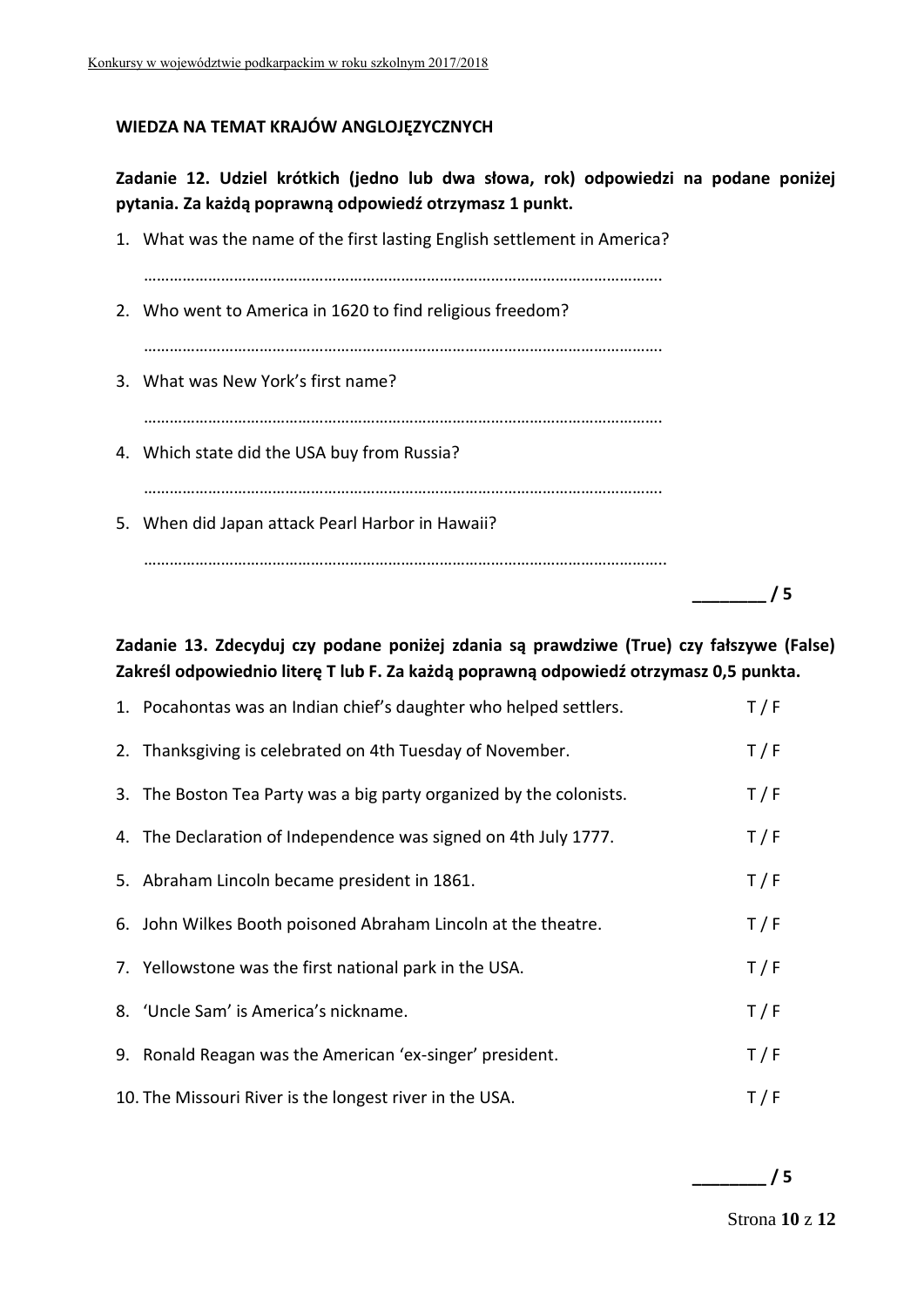**Zadanie 14. Do podanych nazw słynnych miejsc występujących w USA dopasuj i zapisz nazwy stanów, w których się one znajdują. W ramce dwie nazwy stanów zostały podane dodatkowo i nie pasują do żadnego z miejsc. Za każdą poprawną odpowiedź otrzymasz 1 punkt.**

| <b>Arizona</b>      | <b>Rhode Island</b> | <b>Florida</b>        |
|---------------------|---------------------|-----------------------|
| <b>California</b>   | <b>New York</b>     | <b>North Carolina</b> |
| <b>South Dakota</b> |                     |                       |
|                     |                     |                       |
|                     |                     |                       |
|                     |                     |                       |
|                     |                     |                       |
| 4.                  |                     |                       |
|                     |                     |                       |
|                     |                     | 5                     |